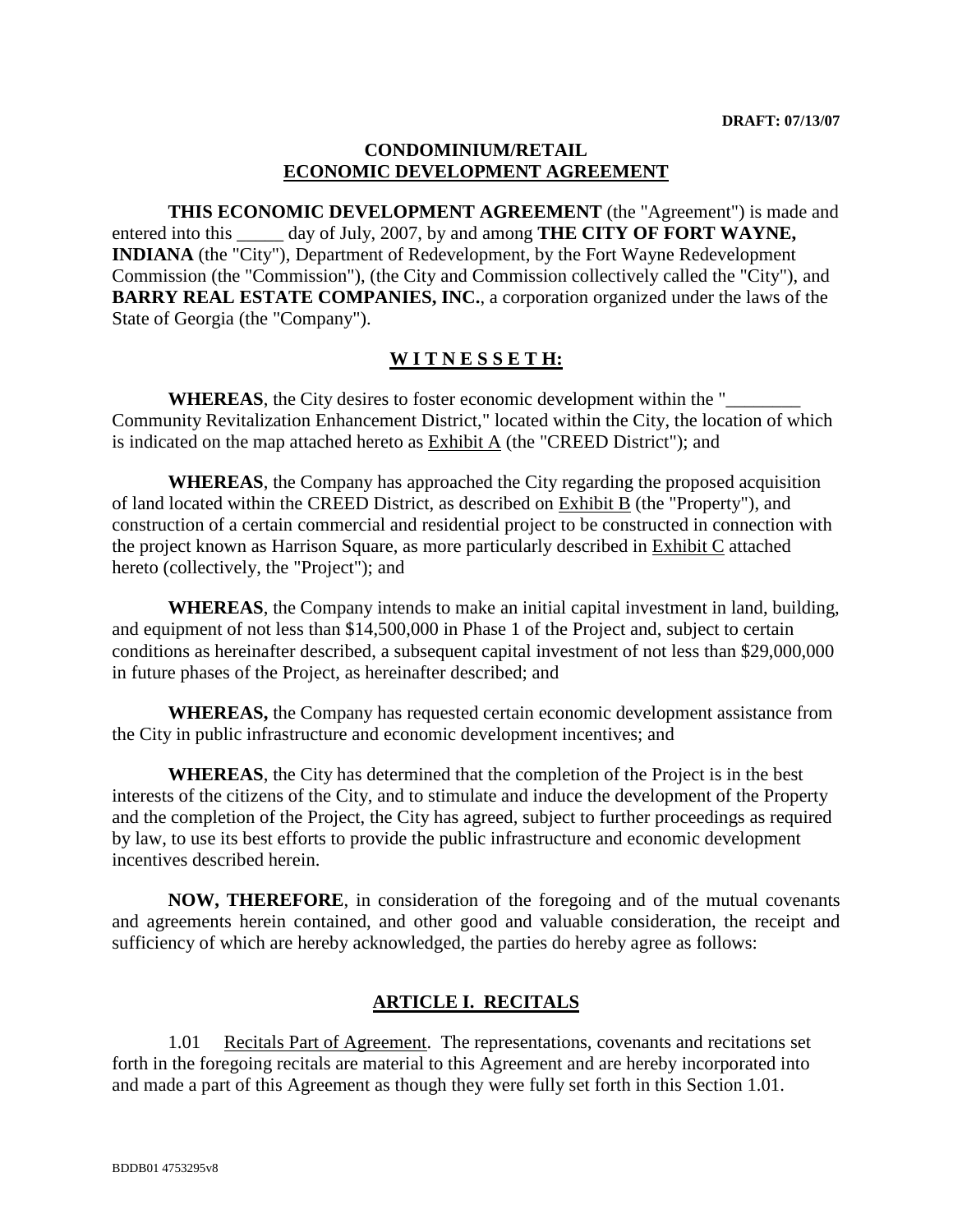#### **ARTICLE II. MUTUAL ASSISTANCE**

2.01 Mutual Assistance. The parties agree, subject to further proceedings required by law, to take such actions, including the execution and delivery of such documents, instruments, petitions and certifications (and, in the case of the City, the adoption of such ordinances and resolutions by the City or Commission), as may be necessary or appropriate, from time to time, to carry out the terms, provisions and intent of this Agreement and to aid and assist each other in carrying out said terms, provisions and intent.

#### **ARTICLE III. PROJECT DEVELOPMENT**

3.01 Property. The Company shall acquire and improve the Property described in Exhibit B attached hereto (which consists of approximately one (1) acre generally located directly south of Jefferson Boulevard and adjacent to the multi-use Stadium to be constructed as part of the Harrison Square development (the "Stadium") by constructing the Project on such Property, as more particularly described in Section 3.02 hereof. The Company's obligations under this Agreement are further conditioned upon provision of power and water to the Property by the respective providers thereof to the reasonable satisfaction of the Company. The City agrees to use its best efforts to assist the Company in securing such utilities on terms acceptable to the Company.

The City currently owns or holds options to purchase the various tracts comprising the Property. The City shall acquire any tracts not currently owned and will sell all tracts comprising the Property to the Company on terms attached hereto as Exhibit B. The Property will, at the time of transfer to the Company, be clean, free of any structures, and in build-ready condition. For purposes herein, "build-ready condition" shall mean (i) the removal of all structures, unsuitable soil and debris, unnecessary roads, foundations and environmental hazards and (ii) the capping of utilities as required and leveling of the site at a suitable point identified by the project's civil engineers. The City further acknowledges and understands that the Company's obligations under this Agreement are conditioned upon the consummation of the sale of the Property to the Company.

3.02 Project Description and Development. The Project shall consist of the items and/or parameters set forth in Exhibit C attached hereto.

(a) Commencement of Phase 1. Subject to the Property being made available to Company by November 30, 2007, and timely receipt of all permits and approvals from the City, the Company shall complete in all material respects construction of Phase 1 of the Project no later than June 1, 2009, subject to permitted delays provided for in Section 3.03 hereof.

(b) Commencement of Phase 2. Subject to mutually acceptable property of approximately one (1) acre in size, to be designated as Phase 2, being made available for purchase by Company, and timely receipt of all permits and approvals from the City, the Company shall commence Phase 2 of the Project no later than the earlier of (i) three (3) years from the date of substantial completion of Phase 1, or (ii) two (2) years from the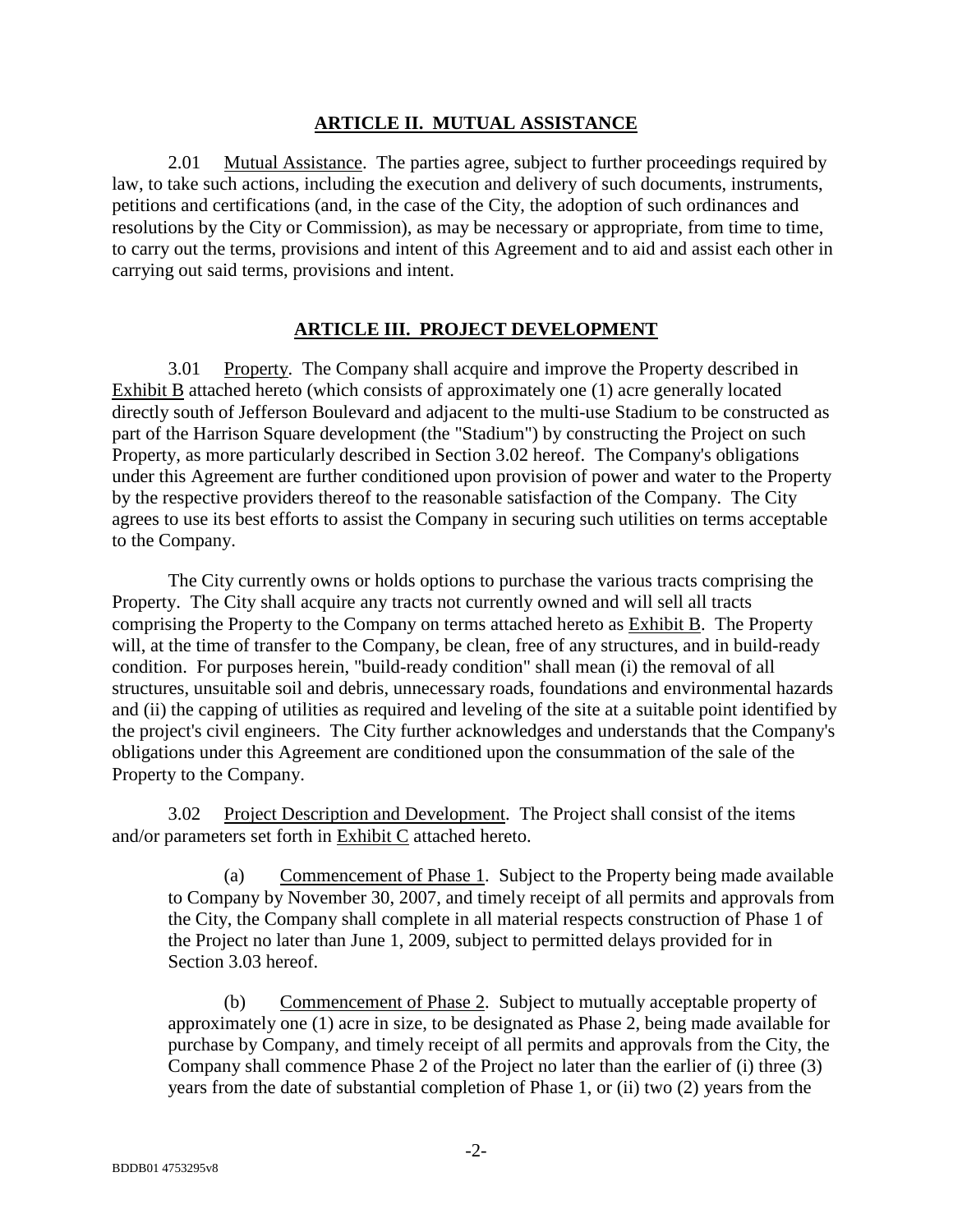date that Phase 1 of the Project is 90% occupied, leased or sold, and shall in all material respects complete Phase 2 within eighteen (18) months of commencement thereof. Phase 2 shall consist of the items and/or parameters indicated in Exhibit C attached hereto, subject to the terms and conditions described in Section 3.07 hereof.

(c) Commencement of Phase 3. Subject to mutually acceptable property of approximately one (1) acre in size to be made available for purchase by the Company, and timely receipt of all permits and approvals from the City, the Company further shall commence Phase 3 of the Project no later than the earlier of (i) three (3) years from the date of substantial completion of Phase 2, or (ii) two (2) years from the date that Phase 2 of the Project is 90% occupied, leased or sold, and shall in all material respects complete Phase 3 within eighteen (18) months of commencement thereof. Phase 3 shall consist of the items and/or parameters indicated in Exhibit C attached hereto, subject to the terms and conditions described in Section 3.07 hereof.

(d) Failure or Delay. In the event of the failure of the Company to commence and complete Phase 2 or Phase 3 within such time frames set forth above, the City shall serve written notice upon Company requesting that the Developer commence construction of the Phase. In the event the Company does not commence construction within one hundred twenty (120) days of such notice, and provide evidence of Developer's ability and commitment to complete such Phase within a time frame reasonably acceptable to the City, the City will be free to develop the Phase and all subsequent phases of the Project as it deems appropriate, and shall have no further obligations to the Company with regard to further development hereunder. The termination of any obligation to the Company shall be the City's sole and exclusive remedy should developer fail to commence any subsequent phase per the requirements as set out in this Agreement. Under no circumstances shall the City have the right to monetary damages or specific performance.

3.03 Permitted Delays. Whenever performance is required of any party hereunder, such party shall use all due diligence and take all necessary measures in good faith to perform; provided, however, that if completion of performance shall be delayed at any time by reason of acts of God, war, civil commotion, riots, strikes, picketing, or other labor disputes, unavailability of labor or materials, or damage to work in progress by reason of fire or other casualty or similar causes beyond the reasonable control of a party (other than financial reasons), then the time for performance as herein specified shall be appropriately extended by the time of the delay actually caused by such circumstances. If (i) there should arise any permitted delay for which the Company or City is entitled to delay its performance under this Agreement and (ii) the Company or City anticipates that such permitted delay will cause a delay in its performance under this Agreement, then the Company or City, as the case may be, agrees to provide written notice to the other parties of this Agreement of the nature and the anticipated length of such delay.

3.04 City Incentives. The City will use its best efforts to work with the Company as may be necessary to facilitate the incentives described in Article IV herein.

3.05 Other Obligations of the Company.The Company agrees to use its good faith efforts to employ qualified price competitive contracts from businesses located within the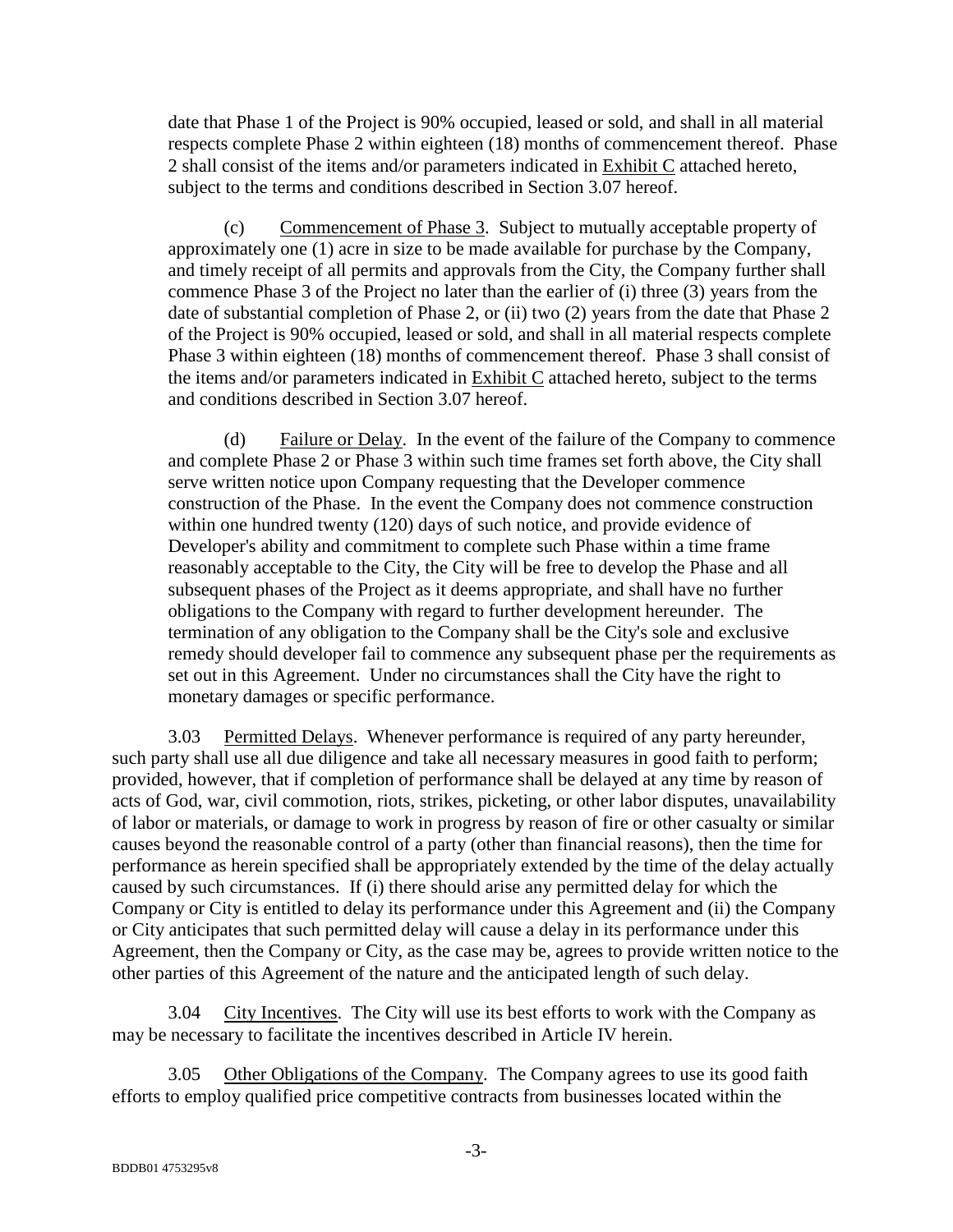County, and to use its good faith efforts to utilize qualified and competitive local contractors and trade organizations in the construction of the Project including, if available and qualified, minority owned and women owned business enterprises.

3.06 Obligations of the City. To the extent permitted by law, the City will expedite the necessary construction approvals and permits required for the development contemplated hereunder, and will waive permit fees, sewer taps and other related charges or fees for review or approval.

3.07 Project Modification. The Project is currently planned as a combination residential and commercial development containing, in all Phases, not less than one hundred eighty (180) residential units and not less than 90,000 square feet of commercial space. The City and Company recognize that market conditions may justify a modification of Phase II and/or Phase III as currently proposed, and agree to cooperate on any proposed modification so long as the Project compliments and enhances the Harrison Square project, and the City's downtown development plan, and the investment by the Company equals or exceeds its commitment of additional investments of Fourteen Million Five Hundred Thousand Dollars (\$14,500,000) for each of Phase II and Phase III, for a total investment in the Condominium and Retail components of the Project of Forty Four Million Five Hundred Thousand Dollars (\$44,500,000).

### **ARTICLE IV. ECONOMIC DEVELOPMENT INCENTIVES**

4.01 Tax Abatement. Subject to further proceedings required by law, the City shall use its best efforts to approve deductions on real and personal property at the maximum levels permitted by law, all pursuant to Indiana Code 6-1.1-12.1, as amended from time to time. In order to facilitate the incentive described in this Section 4.01, the Company shall file such necessary documents and applications, including, without limitation, a statement of benefits, as required under Indiana Code 6-1.1-12.1 in order to qualify for the deductions referenced in this Section 4.01.

4.02 Infrastructure Improvements. In accordance with the goal of fostering economic development within the CREED District and the Company's agreement to complete the Project in accordance with the terms and conditions contained herein, the City shall, subject to further proceedings required by law, use its best efforts to finance the completion of the infrastructure improvements set forth in Exhibit E attached hereto (all of such improvements shall hereinafter be collectively referred to as the "Infrastructure Improvements"). The cost to the City to design and construct the Infrastructure Improvements is for each Phase of the Project is more particularly set forth in Exhibit E attached hereto. Subject to the provisions of this Agreement, the City shall use its collective best efforts to complete the Infrastructure Improvements for Phase 1 of the Project by not later than the respective dates set forth in Exhibit E attached hereto, subject to permitted delays as provided in Section 3.03 hereof.

### 4.03 Additional Financing.

The Redevelopment Commission shall, subject to further proceedings required by law, use its best efforts to (a) create a new economic development area and tax increment financing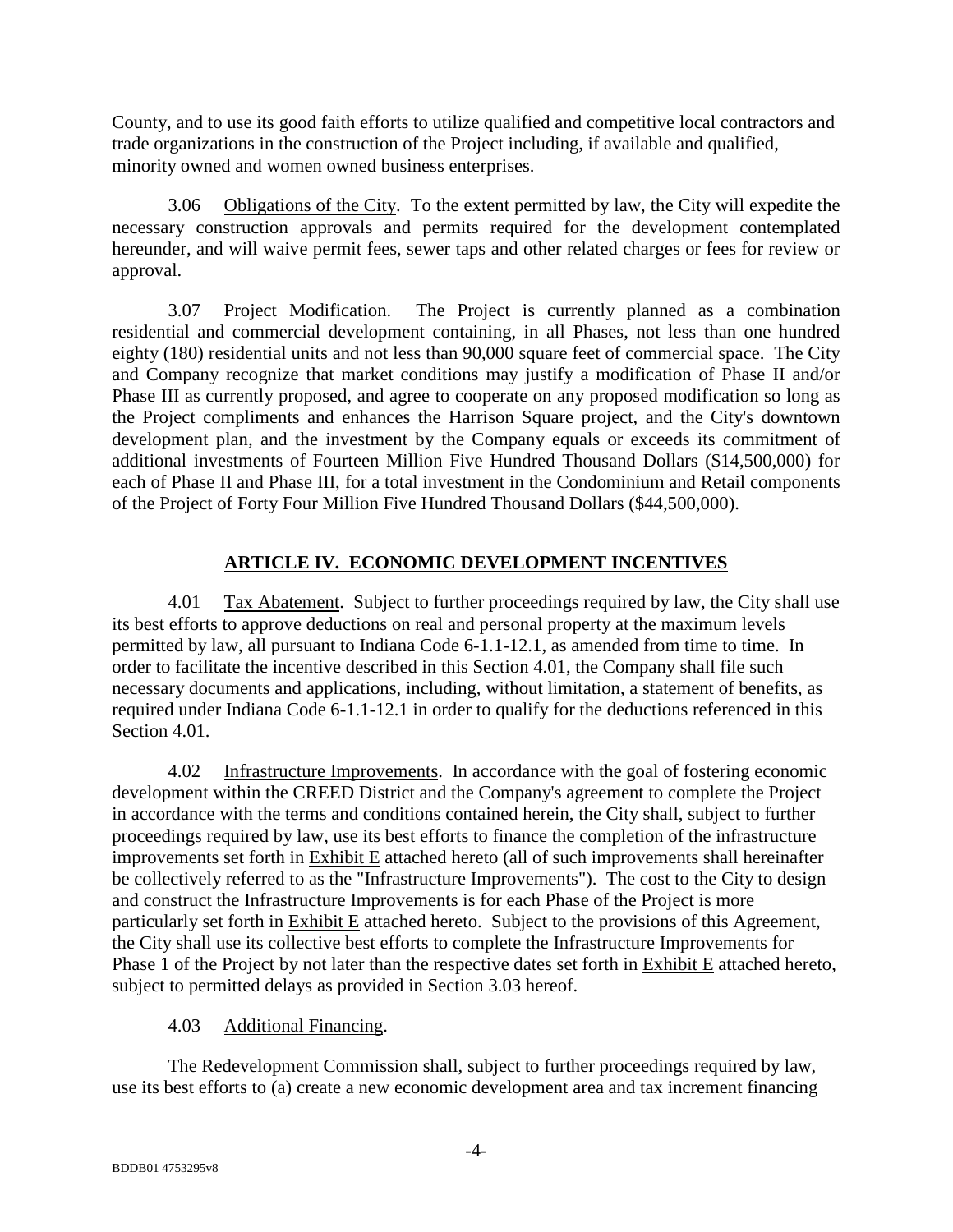allocation area ("TIF Area") in an area of land that includes the Property and (b) designate the Company as a designated taxpayer for purposes of capturing property taxes on the depreciable personal property of the Company, all pursuant to Indiana Code 36-7-14 and 36-7-25, as amended from time to time.

4.04 Community Revitalization Enhancement District Tax Credit. The State of Indiana has allocated a Four Million Dollar (\$4,000,000) CREED tax credit for the Project. The City will assist the Company in the application process to secure the allocated credits.

4.05 Property Tax Payments.The Company hereby pledges and agrees to make, or to cause to be made, all property tax payments when due with respect to the Property.

4.06 Termination. If on or before November 30, 2007, the Company has not received reasonable assurance that it will receive the CREED tax credit detailed in Section 4.04, the Company shall be entitled to terminate this Agreement with no obligation to the City.

## **ARTICLE V. AUTHORITY**

5.01 Actions. The City represents and warrants that it has taken or will use its best efforts to take (subject to the Company's performance of its agreements and obligations hereunder) such action(s) as may be required and necessary to enable each to execute this Agreement and to carry out fully and perform the terms, covenants, duties and obligations on its part as provided by the terms and provisions hereof.

5.02 Powers. The City represents and warrants that it has full constitutional and lawful right, power and authority, under currently applicable law, to execute and deliver and perform its obligations under this Agreement, including, but not limited to, the right, power and authority, subject to such procedures as may be required by law, to construct the Infrastructure Improvements, and that, subject to the conditions described herein and subject to such procedures as may be required by law, all of the foregoing have been or will be duly and validly authorized and approved by all necessary proceedings, findings and actions. Accordingly, this Agreement constitutes a legal, valid and binding obligation of the City, enforceable in accordance with its terms and provisions, and does not require the consent of any other governmental authority, except as set forth in Exhibit F attached hereto.

5.03 Authorized Parties. Whenever under the provisions of this Agreement and other related documents and instruments or any supplemental agreement, request, demand, approval, notice or consent of any governmental body or the Company is required, or any of such parties is required to agree or to take some action at the request of another party, such approval or such consent or request shall be given (unless otherwise provided herein or prohibited by law) for the City, by the Mayor or his designee, for the Redevelopment Commission by the President of the Redevelopment Commission or its designee, and for the Company by any officer or agent of the Company so authorized (in any event, the officers or agents executing this Agreement are so authorized); and any person shall be authorized to act on any such agreement, request, demand, approval, notice or consent or other action and none of the parties hereto shall have any complaint against the other as a result of any such action taken.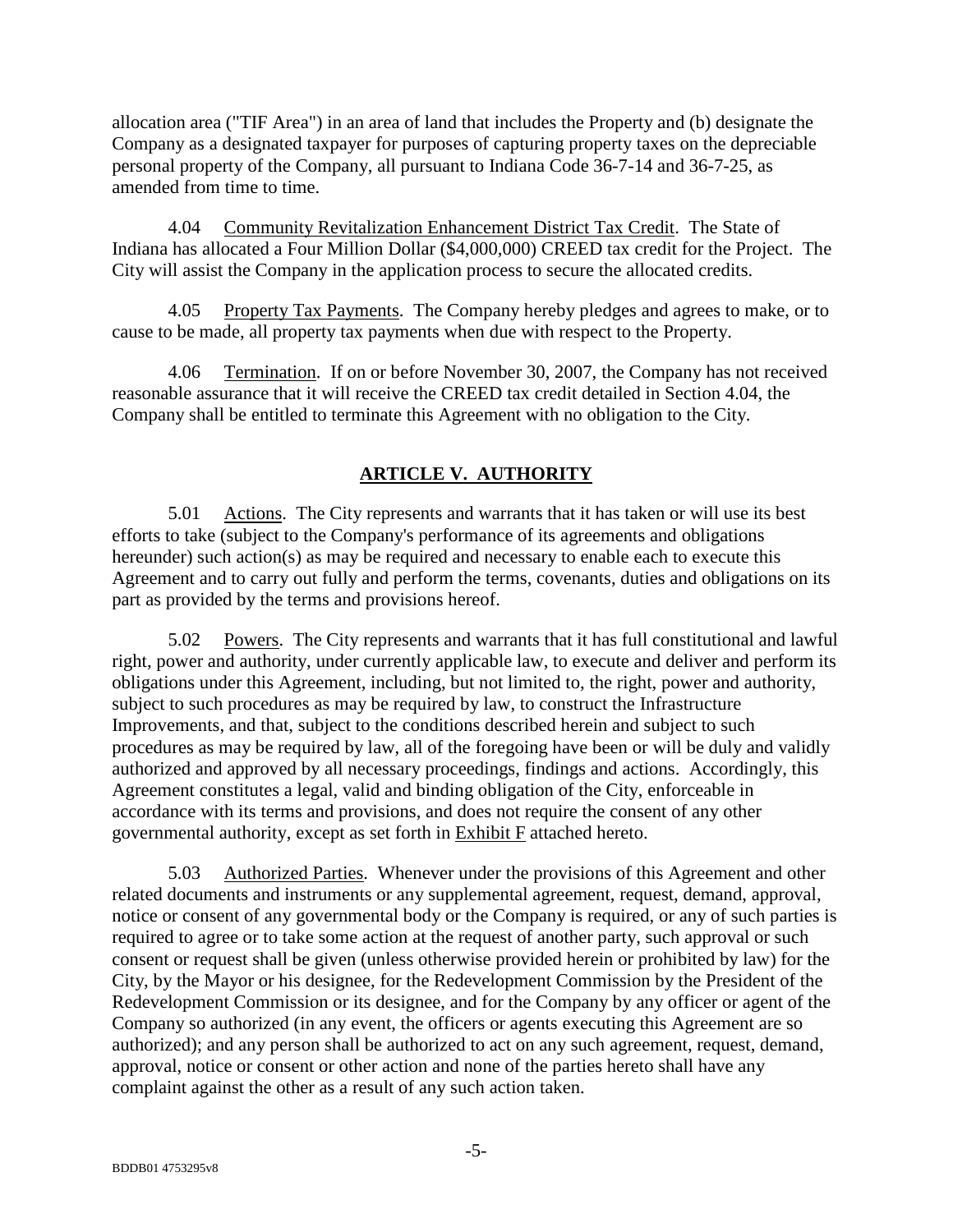#### **ARTICLE VI. GENERAL PROVISIONS**

6.01 Indemnity; No Joint Venture or Partnership. The Company covenants and agrees at its expense to pay and to indemnify and save the City and its officers and agents (the "Indemnitees") harmless of, from and against, any and all claims, damages, demands, expenses and liabilities relating to bodily injury or property damage resulting directly or indirectly from the Company's (and/or any affiliates thereof) development activities with respect to the Project unless such claims, damages, demands, expenses or liabilities arise by reason of the negligent act or omission of the City, or other Indemnitees. However, nothing contained in this Agreement shall be construed as creating either a joint venture or partnership relationship between the City and the Company or any affiliate thereof.

6.02 Time of Essence. Time is of the essence of this Agreement. The parties shall make every reasonable effort to expedite the subject matters hereof (subject to any time limitations described herein) and acknowledge that the successful performance of this Agreement requires their continued cooperation.

6.03 Coordination with Harrison Square. The City and Company recognize that the construction of the Project is an integral component to the broader project known as Harrison Square (the "Harrison Square Project"), which includes, in addition to the residential and commercial components, a hotel, parking facility, multi-use stadium facility and certain public areas and improvements. The various components of the Harrison Square Project, including the Project, may be developed by different developers and the construction of the various components may be constructed by different contractors and/or subcontractors. In addition to the requirements of this Agreement, the Company agrees to cooperate with the City in all reasonable respects to coordinate the design and construction of the Project with the design and construction of the other components of the Harrison Square Project, consistent with good architectural practice and the approved urban design guidelines for the City of Fort Wayne. The City shall make every reasonable effort to coordinate the design and construction of the other components of the Harrison Square Project to compliment one another.

6.04 Breach. Before any failure of any party to perform its obligations under this Agreement shall be deemed to be a breach of this Agreement, the party claiming such failure shall notify, in writing, the party alleged to have failed to perform such obligation and shall demand performance. No breach of this Agreement may be found to have occurred if performance has commenced to the reasonable satisfaction of the complaining party within thirty (30) days of the receipt of such notice. If after said notice, the breaching party fails to cure the breach, the non-breaching party may seek any remedy available at law or equity.

6.05 Amendment. This Agreement, and any exhibits attached hereto, may be amended only by the mutual consent of the parties, by the adoption of an ordinance or resolution of each of the City and the Company approving said amendment, as provided by law, and by the execution of said amendment by the parties or their successors in interest.

6.06 No Other Agreement. Except as otherwise expressly provided herein, or as may be provided in the Stadium License Agreement, the Stadium Management Agreement of even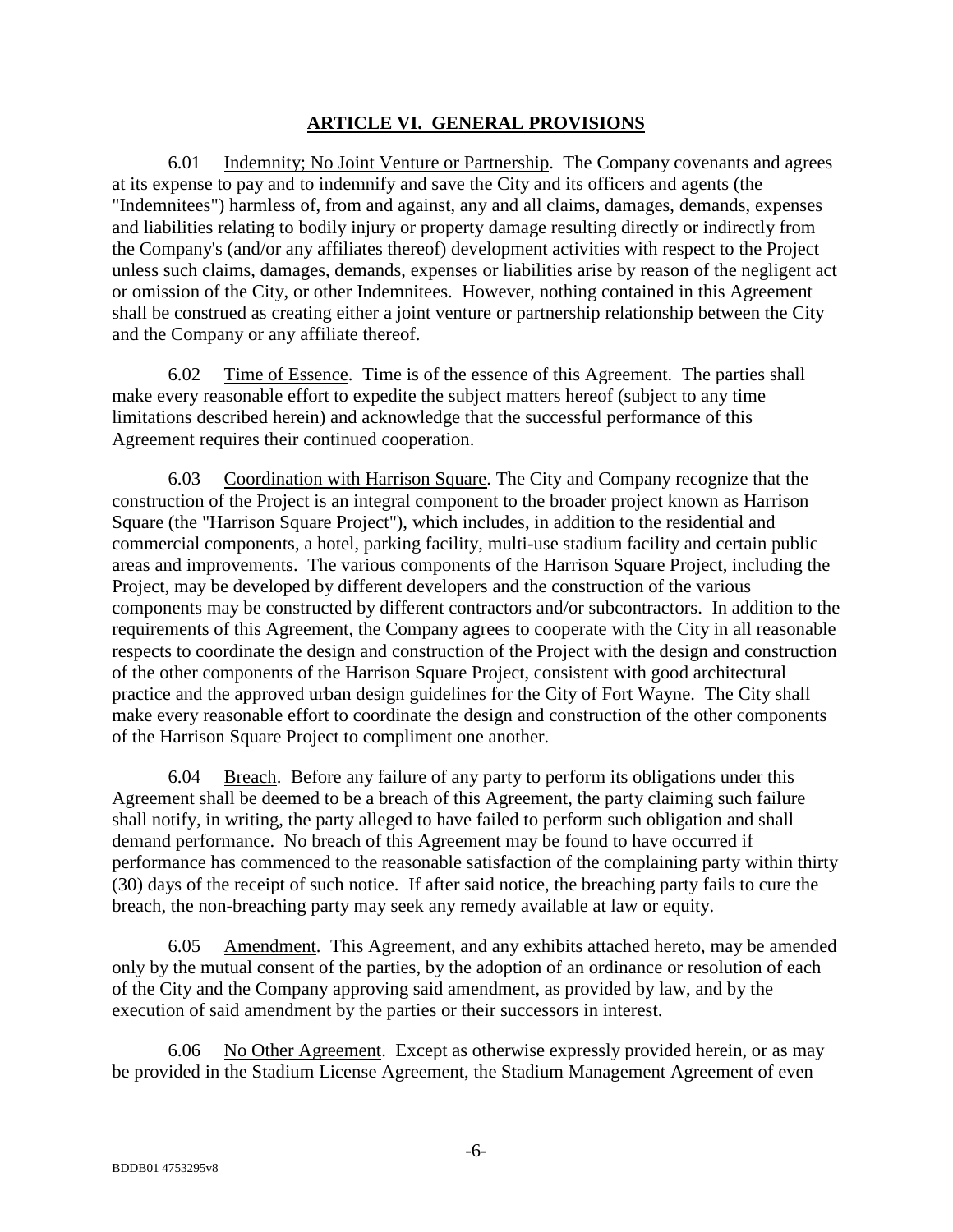date hereunder, this Agreement supersedes all prior agreements, negotiations and discussions relative to the subject matter hereof and is a full integration of the agreement of the parties.

6.07 Severability. If any provision, covenant, agreement or portion of this Agreement or its application to any person, entity or property, is held invalid, such invalidity shall not affect the application or validity of any other provisions, covenants, agreements or portions of this Agreement and, to that end, any provisions, covenants, agreements or portions of this Agreement are declared to be severable.

6.08 Applicable Law. This Agreement shall be construed in accordance with the laws of the State of Indiana.

6.09 Notices. All notices and requests required pursuant to this Agreement shall be deemed sufficiently made if delivered, as follows:

| To the Company: | Barry Real Estate Companies, Inc.                                                               |
|-----------------|-------------------------------------------------------------------------------------------------|
|                 | the contract of the contract of the contract of the contract of the contract of                 |
|                 |                                                                                                 |
|                 |                                                                                                 |
|                 |                                                                                                 |
| With a copy to: | the contract of the contract of the contract of the contract of the contract of the contract of |
|                 |                                                                                                 |
|                 |                                                                                                 |
|                 |                                                                                                 |
|                 |                                                                                                 |
| To the City:    |                                                                                                 |
|                 |                                                                                                 |
|                 |                                                                                                 |
|                 |                                                                                                 |
|                 |                                                                                                 |
|                 |                                                                                                 |
| With a copy to: |                                                                                                 |
|                 |                                                                                                 |
|                 |                                                                                                 |
|                 |                                                                                                 |
|                 |                                                                                                 |
|                 | Facsimile:                                                                                      |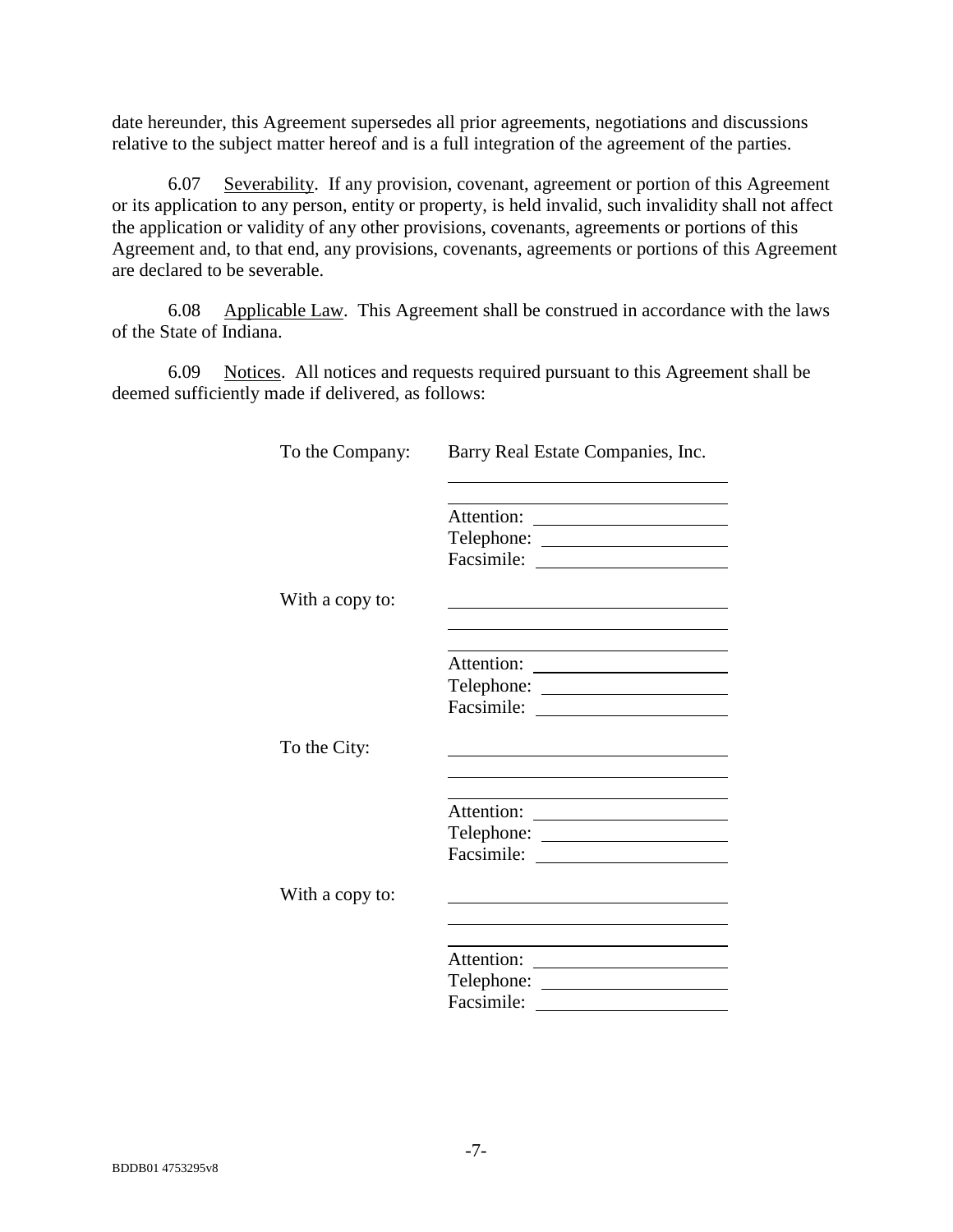To the Redevelopment Commission:

| Attention: |
|------------|
| Telephone: |
| Facsimile: |
|            |

With a copy to:

| Attention: |
|------------|
| Telephone: |
| Facsimile: |
|            |

or at such other addresses as the parties may indicate in writing to the other either by personal delivery, courier, or by registered mail, return receipt requested, with proof of delivery thereof. Mailed notices shall be deemed effective on the third day after mailing; all other notices shall be effective when delivered.

6.10 Counterparts. This Agreement may be executed in several counterparts, each of which shall be an original and all of which shall constitute but one and the same agreement.

6.11 Recordation of Agreement. At the request of any party hereto, the parties hereby agree to execute and deliver the original of this Agreement or a Memorandum thereof in proper form for recording in the appropriate property or governmental records.

6.12 Consent or Approval. Except as otherwise provided herein, whenever consent or approval of any party is required, such consent or approval shall not be unreasonably withheld.

6.13 Assignment. The rights and obligations contained in this Agreement may not be assigned by the Company or any affiliate thereof without the express prior written consent of the City; provided, however, that the Company may transfer all or a portion of its rights and obligations hereunder to an affiliate of the Company upon notice to but without the consent of the City, but any such transfer to an affiliate of the Company shall not have the effect of releasing the Company from its obligations hereunder.

6.14 Effective Date. Notwithstanding anything herein to the contrary, this Agreement shall not be effective until all parties hereto have executed this Agreement and the City has approved or ratified this Agreement at the appropriate public meeting(s).

\* \* \* \* \*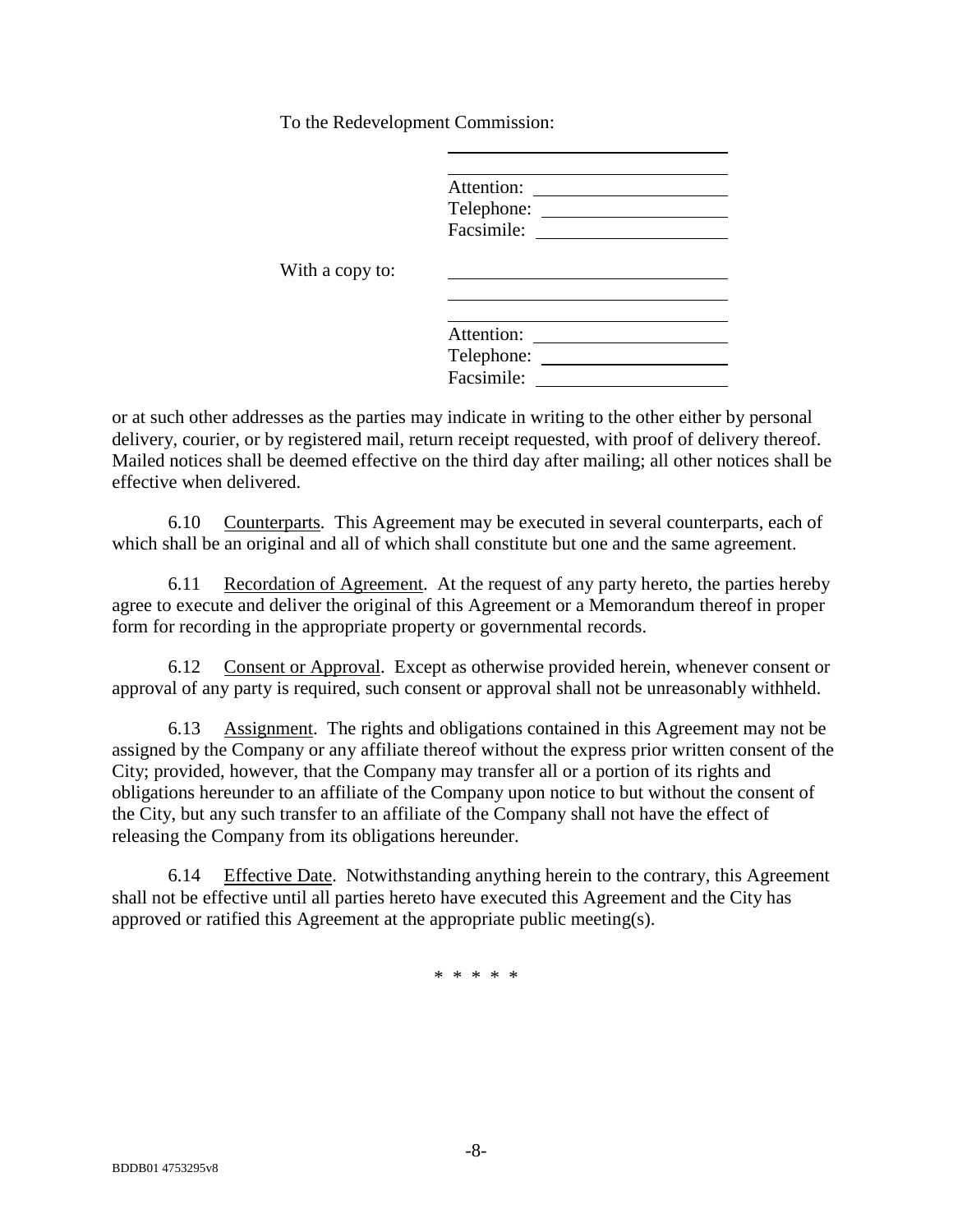IN WITNESS WHEREOF, the parties have duly executed this Agreement pursuant to all requisite authorizations as of the date first above written.

#### BARRY REAL ESTATE COMPANIES, INC.

By:

Its:

#### THE REDEVELOPMENT COMMISSION OF THE CITY OF FORT WAYNE, INDIANA

By:

Its: <u>the contract of the contract of the contract of the contract of the contract of the contract of the contract of the contract of the contract of the contract of the contract of the contract of the contract of the cont</u>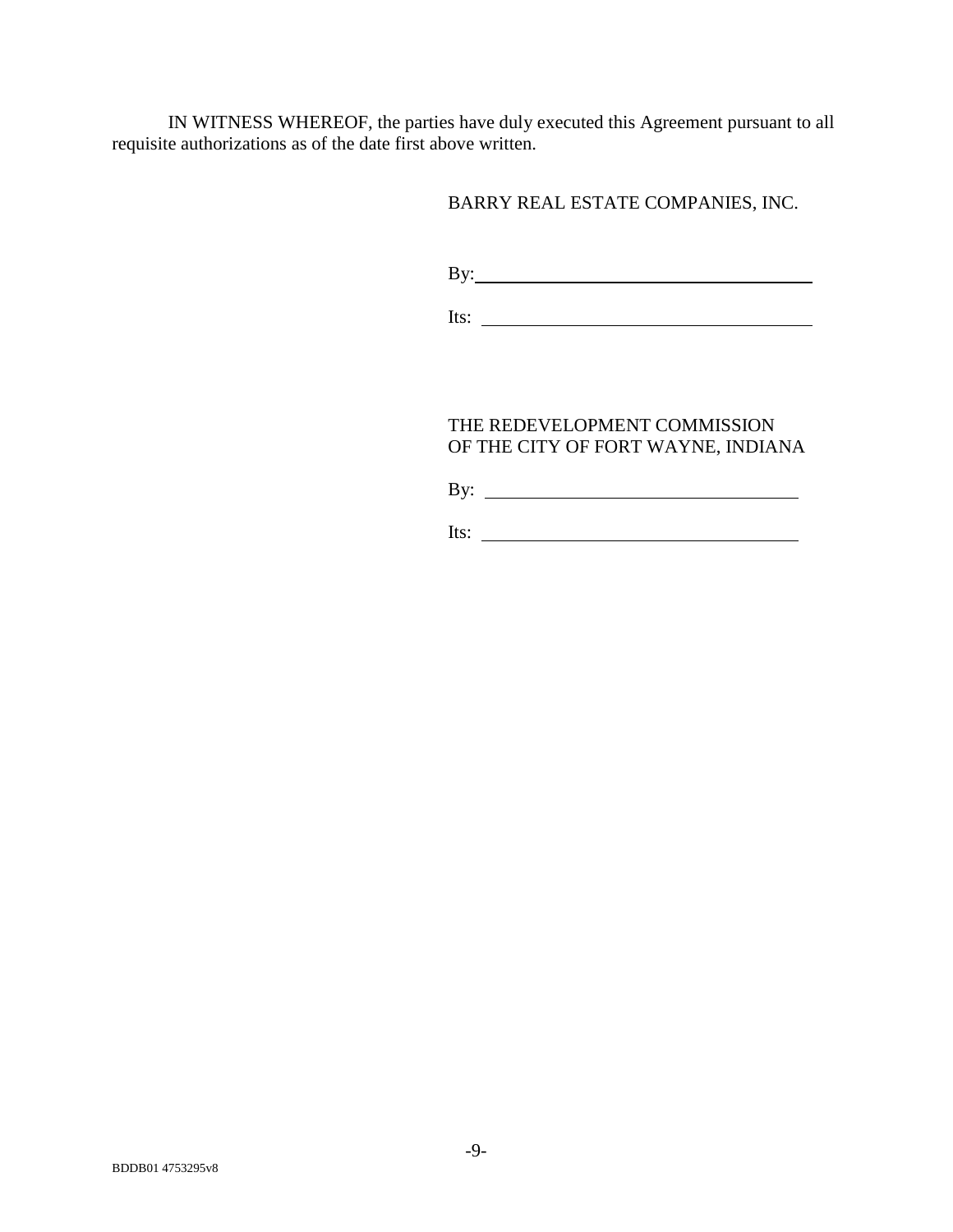## **EXHIBIT A**

### **MAP OF CREED DISTRICT**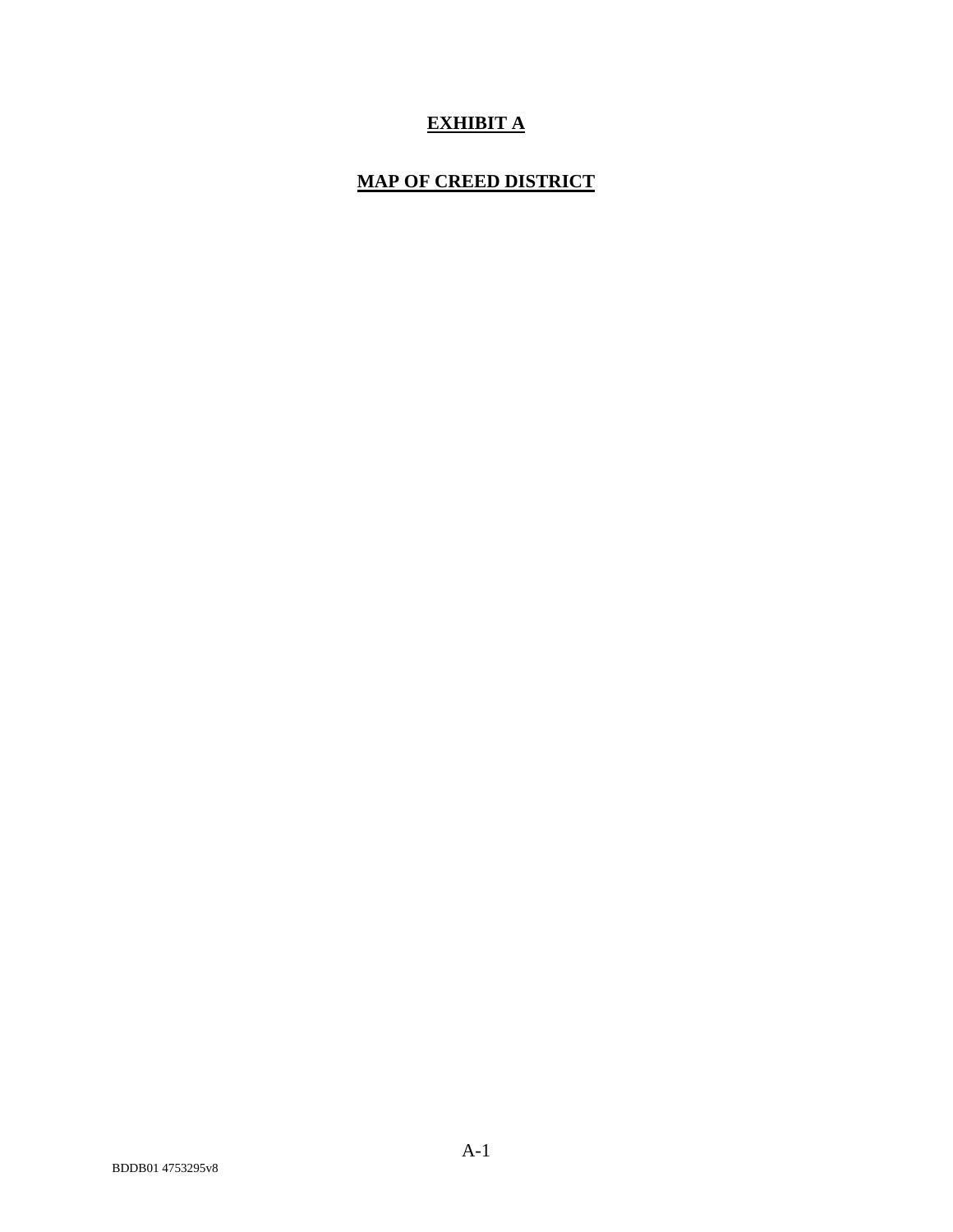## **EXHIBIT B**

## **DESCRIPTION OF PROPERTY**

Phase 1

Phase 2

Phase 3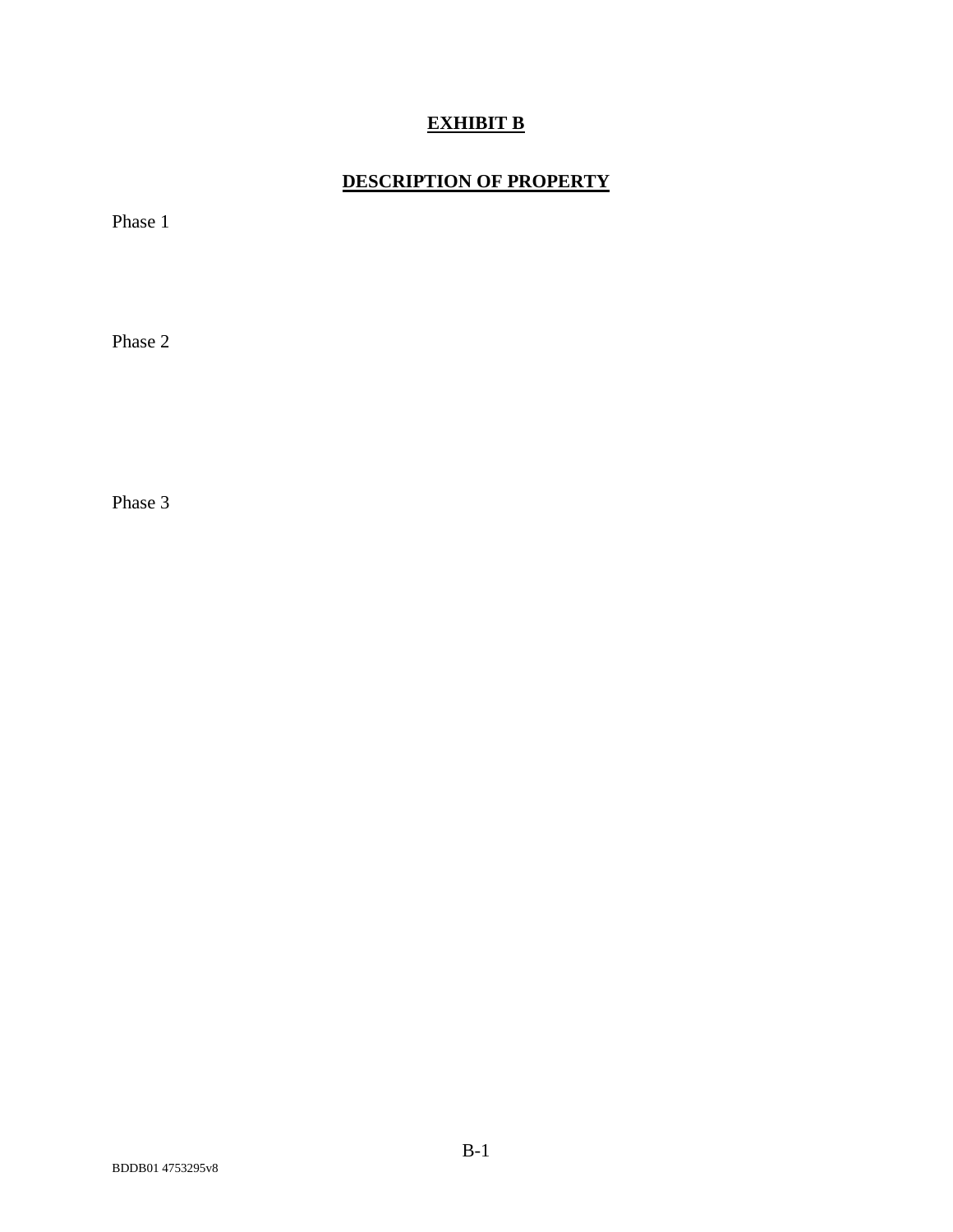## **EXHIBIT C**

## **DESCRIPTION OF THE PROJECT**

**[Need to describe scope of Phases II and III with some flexibility]**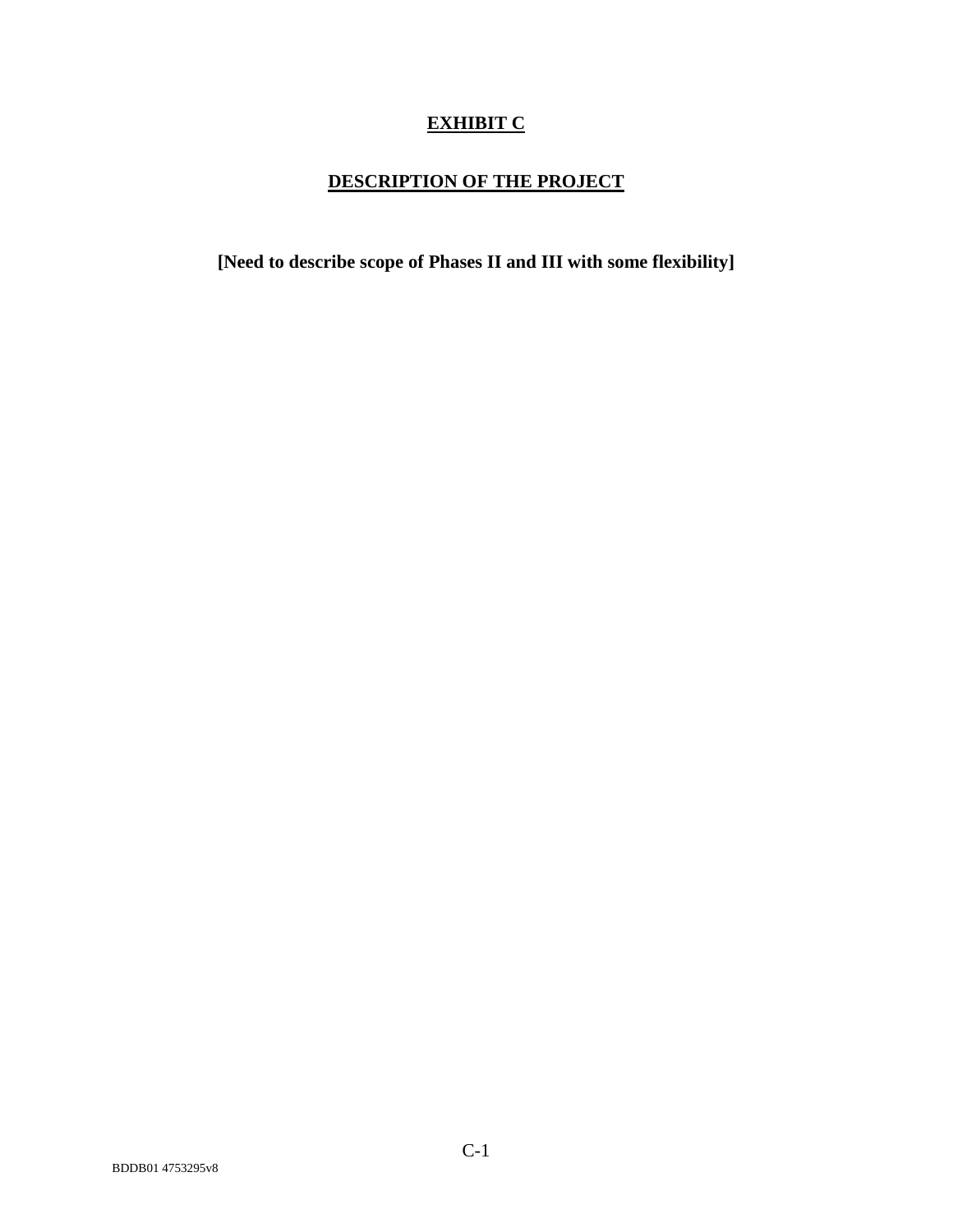## **EXHIBIT D**

## **CITY INCENTIVES**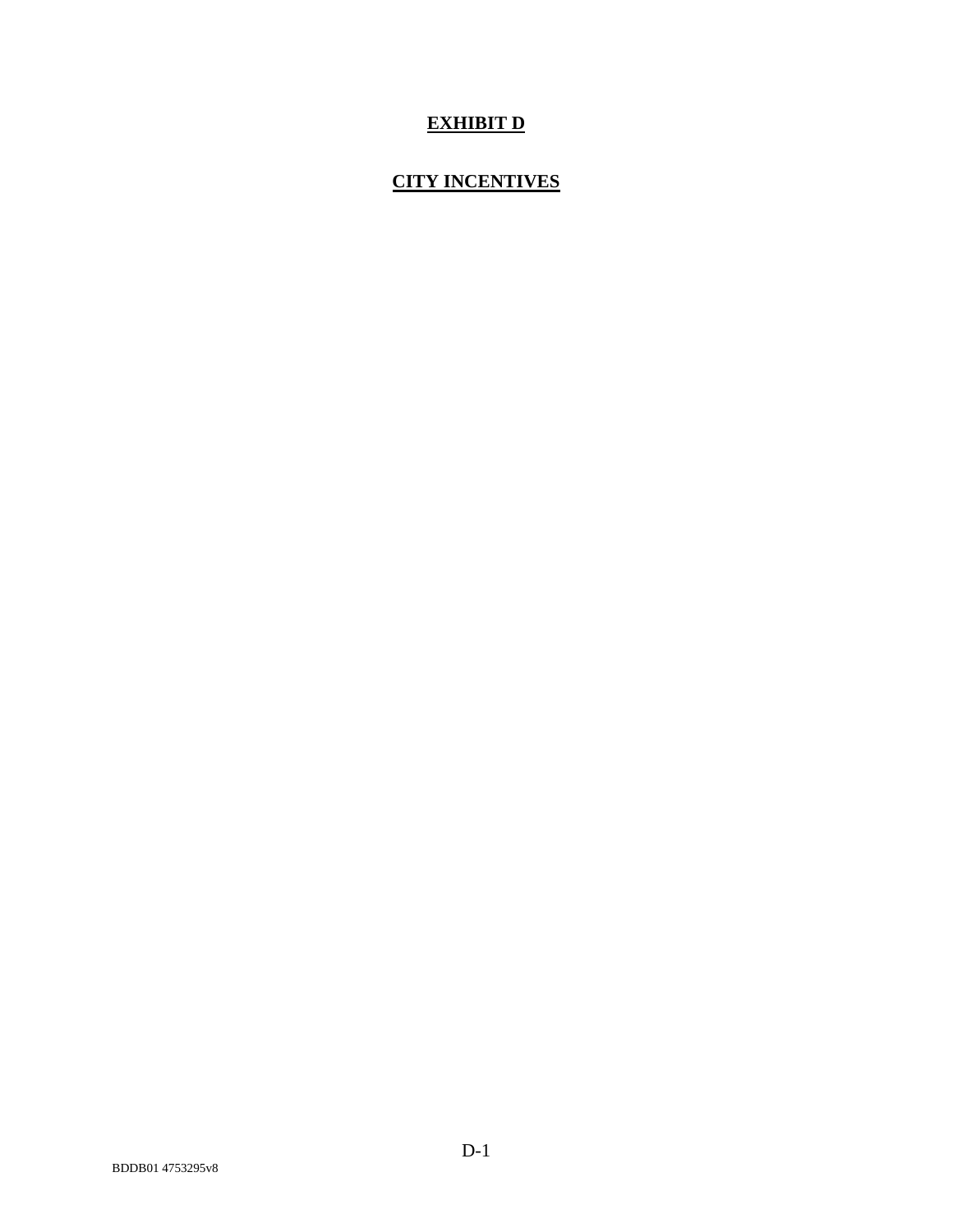## **EXHIBIT E**

### **INFRASTRUCTURE IMPROVEMENTS**

The Infrastructure Improvements, including estimates of the costs of such improvements and dates of completion, consist of the following: